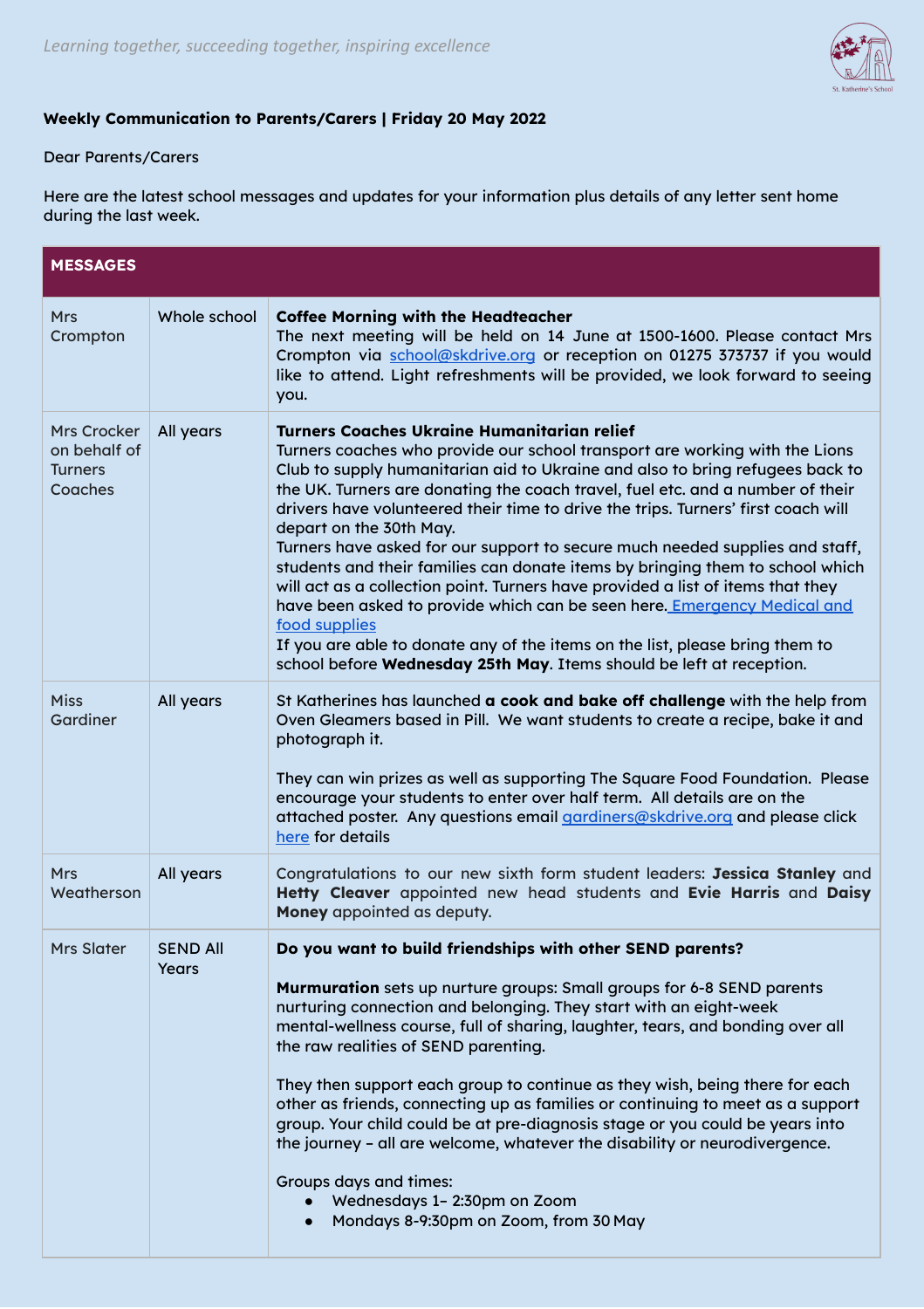

|                                          | Email: murmurationct@gmail.com to find out more                                                                                                                                                                                                                                                                                                                                                                                                                                                                                                                        |
|------------------------------------------|------------------------------------------------------------------------------------------------------------------------------------------------------------------------------------------------------------------------------------------------------------------------------------------------------------------------------------------------------------------------------------------------------------------------------------------------------------------------------------------------------------------------------------------------------------------------|
| <b>Maths</b><br>Year 11                  | There will be an optional revision morning in half term for all of year 11. It will<br>be on Wednesday 1st June at 10am until 1pm in the maths corridor. Students<br>need to sign in at reception and then head to maths. Higher tier will be with<br>Miss Daniels or Miss Kitching, Foundation will be with Mr Darlison or Miss<br>Gambier. Please email <i>danielsr@skdrive.org</i> if your child plans on attending.                                                                                                                                                |
| <b>Biology year</b><br>13                | Biology revision will continue next week Thursday after school. There will also<br>be a revision day on Wednesday 1st June (in half term) 10am-3pm, please<br>see the letter sent home for further details.                                                                                                                                                                                                                                                                                                                                                            |
| Science year<br>11                       | Revision will continue next week after school to prepare students for the<br>chemistry examination on Friday 27/05/22. Revision sessions are planned as<br>follows:<br>-Chemistry revision Tuesday in lab 3 with Mr Hake<br>-Chemistry revision Thursday in lab 4 with Mr Hodgson                                                                                                                                                                                                                                                                                      |
| Reception/<br>SSO                        | All students should have water bottles in school. There are numerous water<br>stations around school to refill during the day. Also a reminder to apply<br>sunscreen before school due to the warmer weather. Students with hayfever<br>should be reminded to take their medication before school.                                                                                                                                                                                                                                                                     |
| Reception/<br><b>SSO</b>                 | We have a large volume of lost property, in the cabinet in reception. Anything<br>not collected by the end of Term 5 will be taken to charity.                                                                                                                                                                                                                                                                                                                                                                                                                         |
| Year 13                                  | A reminder that students are required to be in school full time until the half<br>term break. Following half-term, students will be expected to attend all lessons<br>and booster sessions to maximise support ahead of exams. Parents/carers of<br>students whose outcomes are of high concern and are currently in danger of<br>significant underachievement are being contacted regarding continuing to<br>attend school full time following the break. All students are invited to do so.<br>Please find the exam schedule and timetable of booster sessions here. |
| Food and<br><b>Nutrition</b><br>students | <b>Practical lessons for next week:</b><br>Monday 23rd May - 7LDeli salad<br>Monday 23rd May - 7R Deli Salad<br>Tuesday 24th May - 8R Bread rolls<br>Tuesday 24th May - 10D Choux pastry<br>Wednesday 25th May - 10C Choux pastry<br>Thursday 26th May - 9L Chow mein<br>Friday 27th May -8L Bread rolls<br>Friday 27th May - 9R Chow mein<br>Please ensure all students bring in an apron from home. All practicals have<br>been set as homework on ClassCharts.                                                                                                      |
| Year 8<br>Science                        | All Year 8 students will have a test on Wednesday 8th June after half term. The<br>test will be on these topics:<br><b>Year 7 topics:</b><br>C1 Particles, C2 States of matter, C3 Reactions & C4 Acids<br>B1 Cells, B2 Body systems & B3 Reproduction<br>P1 Forces, P2 Sound, P3 Light & P4 Space<br>Year 8 topics:<br>C1 Periodic table & C2 Separation<br>B1 Health & B2 Ecosystems<br>P1 Electricity and magnetism & P2 Energy                                                                                                                                     |
|                                          |                                                                                                                                                                                                                                                                                                                                                                                                                                                                                                                                                                        |